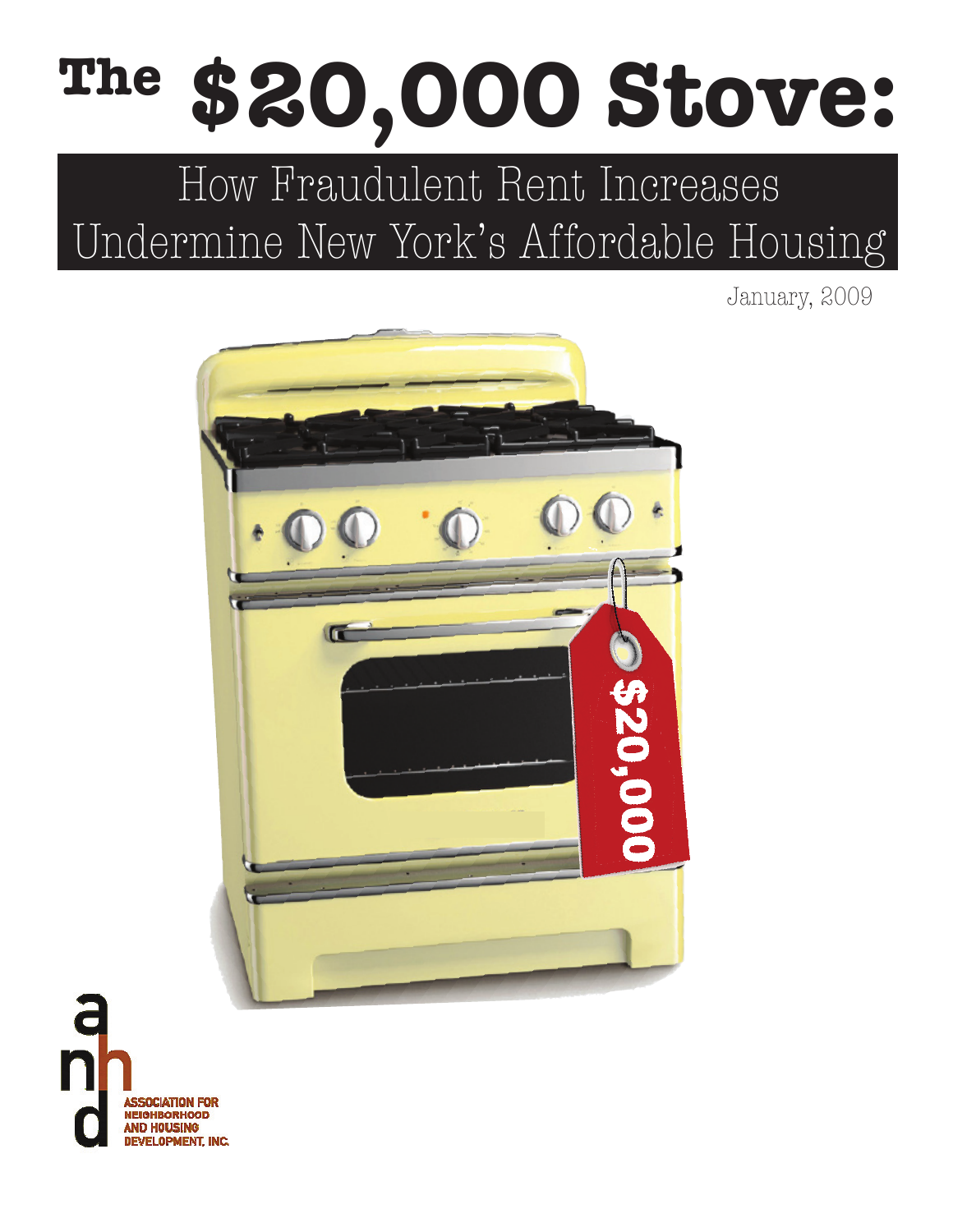# The **\$20,000** Stove:

#### How **Fraudulent** Rent Increases Undermine New York's Affordable Housing

January 2009

The Association for Neighborhood and Housing Development 50 Broad Street, Suite 1125, New York, NY 10004 212-747-1117 www.anhd.org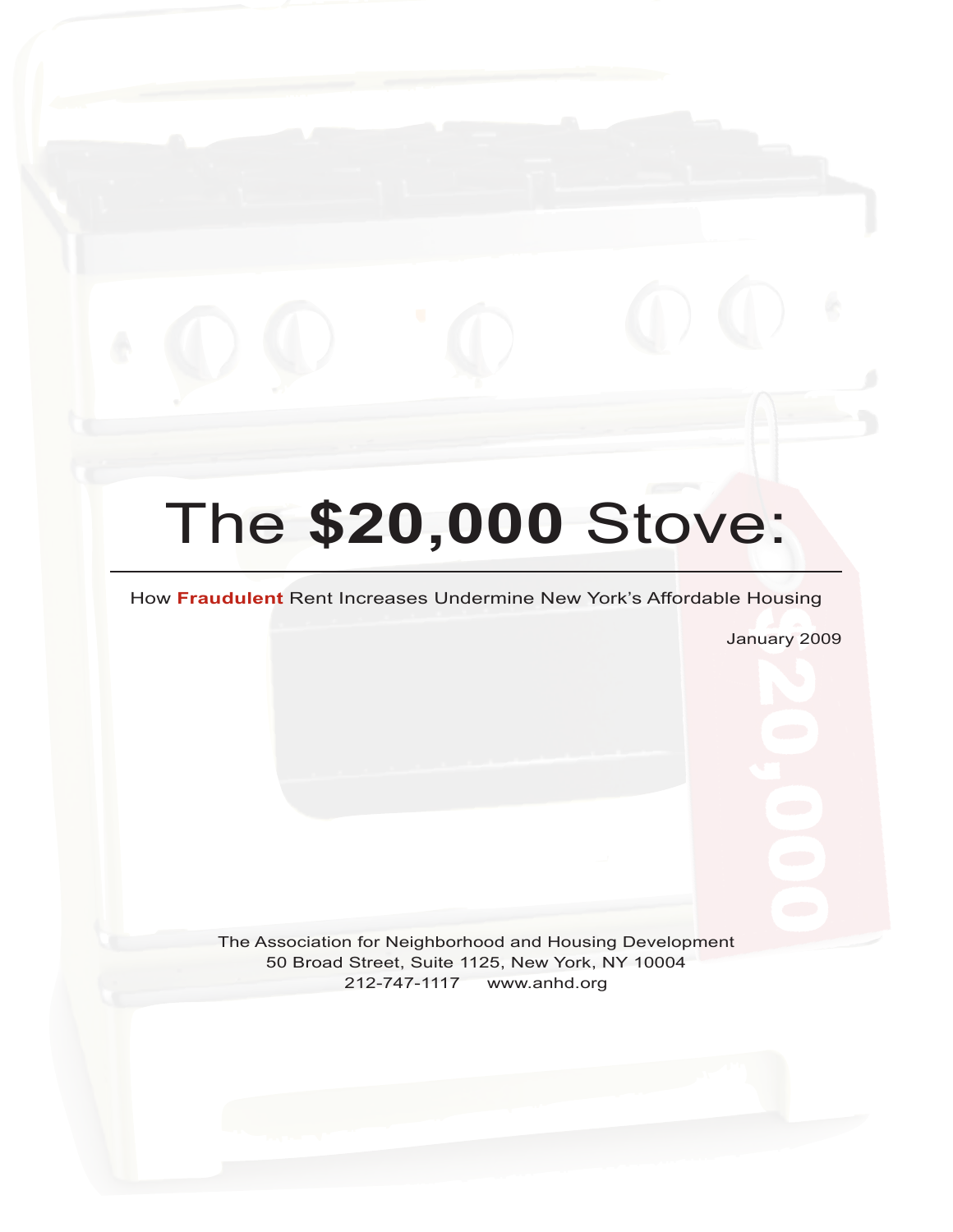### Table of Contents

| <b>Executive Summary</b>                                                                                                                                    | p.2  |
|-------------------------------------------------------------------------------------------------------------------------------------------------------------|------|
| The 1/40th Increase Rent Program<br>How the 1/40th Program Invites Fruad<br>Case Studies of 1/40th Fraud                                                    | p.4  |
| Contrasting the Major Capital Improvement Rent Increase Program:<br>Estimating the Scale of the 1/40th Fraud Problem:<br>1/40th Fraud and Predatory Equity: | p.9  |
| Solutions:<br>Solutions that require state legislative change:<br>Solutions the state housing agency can implement immediately:                             | p.12 |

The DHCR's Current Legal Authority: p.13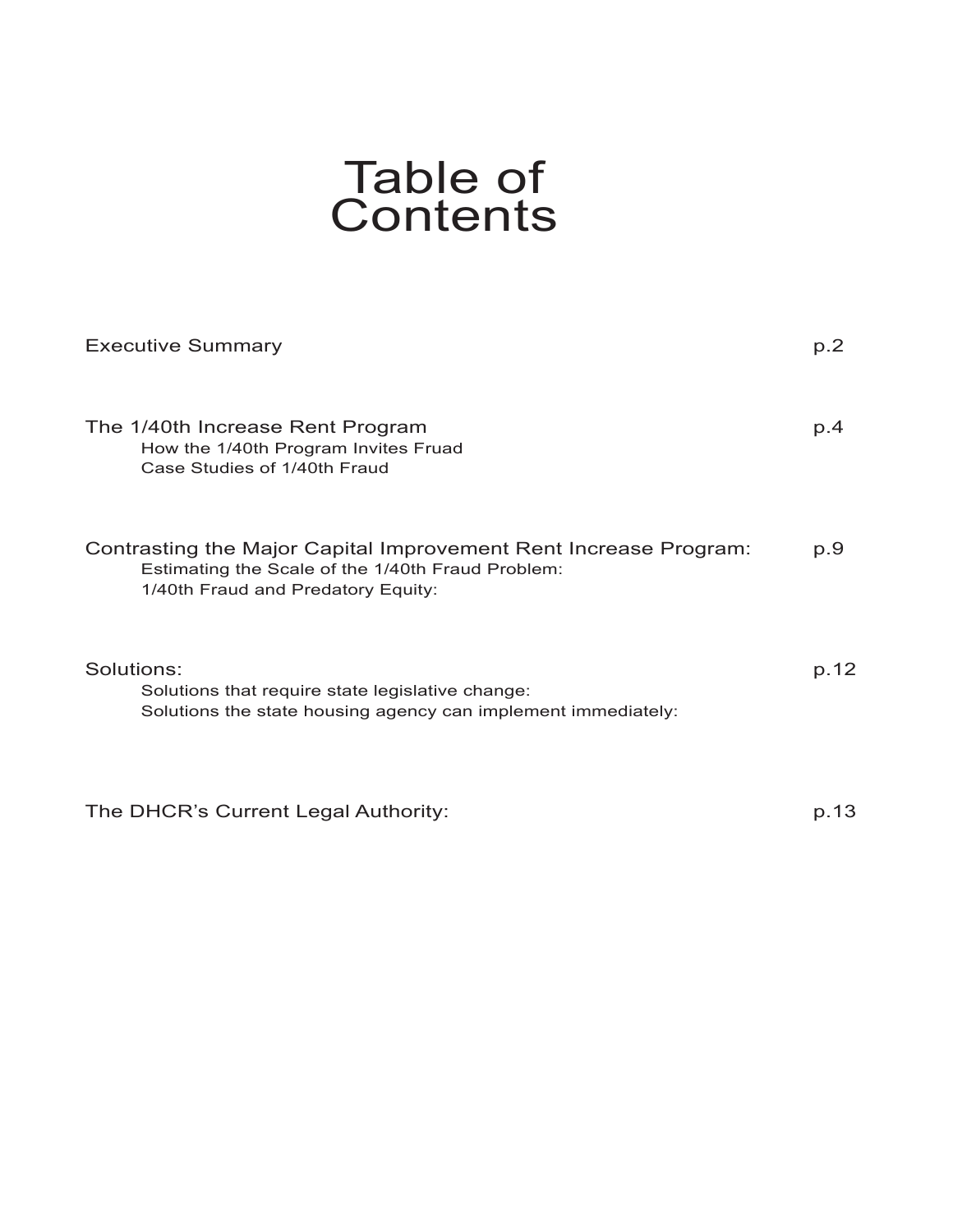#### **Executive Summary**

New York is city of renters, with 2.1 million rental apartments. The majority of those apartments — 1.4 million — are regulated under the laws of Rent Stabilization and Rent Control. One of the key benefits of rent regulation for our city is that it keeps rent levels predictable, an important benefit for workingand middle-class neighborhoods.

There is a major loophole in the system called the "1/40th program". This loophole allows a landlord to raise the rent on an unoccupied apartment by passing the cost of physical improvements to the next tenant by raising the monthly rent an amount equal to 1/40th of the total cost of the improvements.

There is no oversight of any kind of the 1/40th program. Landlords are allowed to unilaterally impose 1/40th rent increases without prior approval, or even documentation. As a consequence of this lack of oversight, fraudulent abuse of the 1/40th program is increasingly common. This includes, for example, claiming a rent increase based on \$40,000 when only \$10,000 was actually spent on improvements.

The lack of oversight of the 1/40th program has led to widespread fraud, and a significant loss of affordable housing.

The state housing agency must accept a more active oversight role of the 1/40th program by using its current authority to audit increases and inform tenants residing in apartments where the landlord has filed a 1/40th increase.

Additionally, tenants and housing advocates are calling for legislative changes that would extend the amortization formula from 40 months to 84 months and give the state housing agency a stronger oversight role by authorizing it to approve rent increases. These changes are necessary to discourage fraud, ensure that the law is upheld, and preserve affordable housing.

T HAS become clear<br>that lack of over-<br>sight of the 1/40th<br>program by the state<br>housing agency has led T HAS become clear that lack of oversight of the 1/40th **program by the state** to widespread fraud, and a significant loss of affordable housing.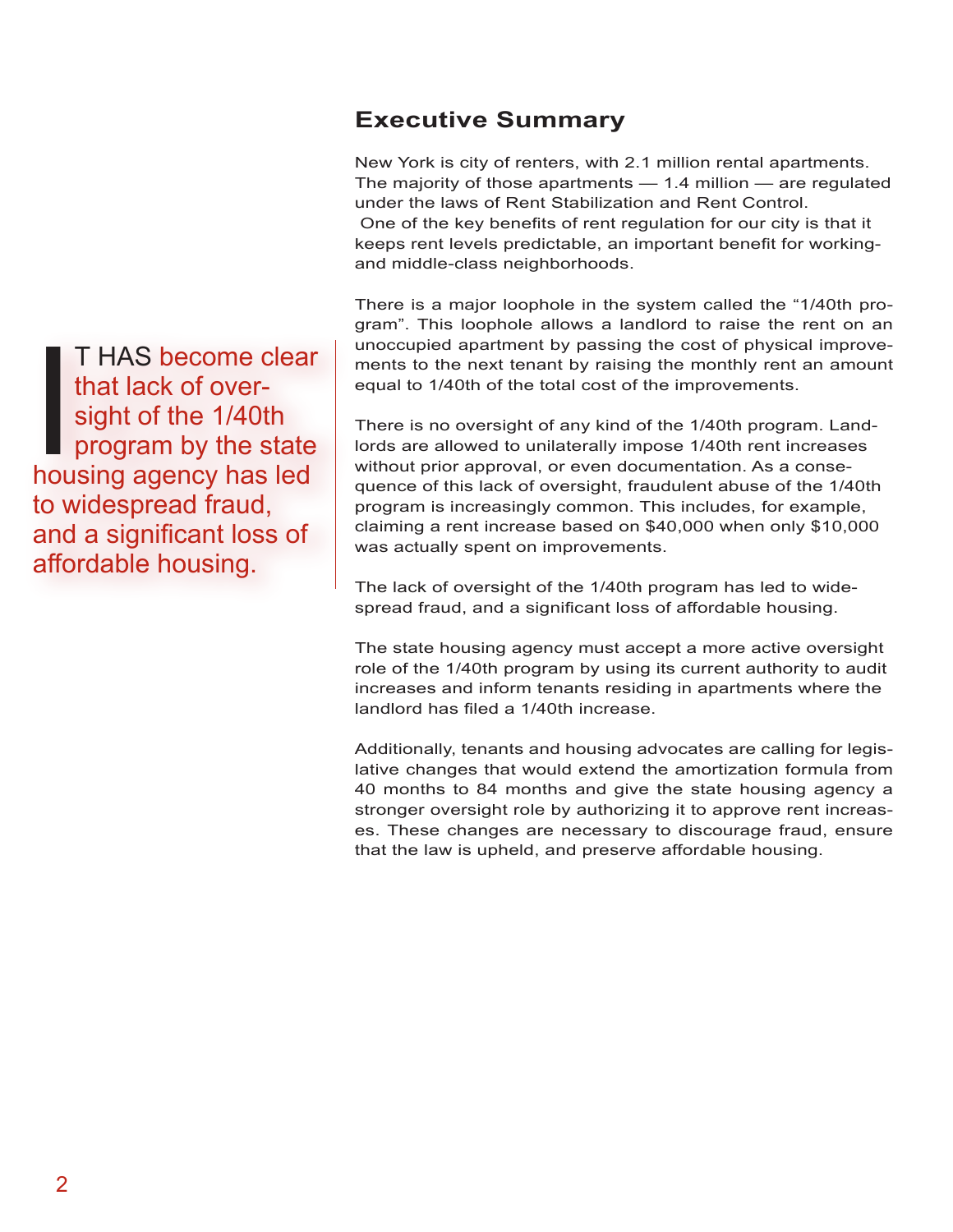#### **Background:**

New York is city of renters, with 2.1 million rental apartments. The majority of those apartments  $-1.4$  million - are regulated under the laws of Rent Stabilization and Rent Control. Rent regulation is designed to give tenants some stability in a real estate market so tight that, without rent regulation, the interests of tenants and landlords would not be balanced. One of the key benefits of rent regulation for our city is that it keeps rent levels predictable, an important benefit for working- and middle-class neighborhoods. Each year, the Mayor's appointees to the Rent Guidelines Board set the amount that a rent stabilized rent can be increased when a lease is renewed, and an additional increase when the apartment becomes vacant. These increases averaged 6.7% and 20% respectively over the past five years.

While these Rent Guidelines Board rent increases are not small, there is a major loophole in the system – called the "1/40th program" - that allows almost unlimited rent increases in vacant apartments. In recent years, it has become clear that lack of oversight of the 1/40th program by the state housing agency has led to widespread fraud, and a significant loss of affordable housing.

Abuse of the 1/40th program is increasingly common, especially among many of the "predatory equity" developers who have become notorious for their illegal behavior. Another factor in the rise in abuse of the 1/40th program is the tremendous incentive to raise rents, legally or otherwise, created by High Rent Vacancy Decontrol, which allows landlords to permanently de-regulate a vacant apartment if the rent can be raised to \$2,000.

Tenants and housing advocates are calling for legislative change to tighten the 1/40th program, and calling on the state housing agency to strengthen its oversight of the 1/40th program to discourage fraud, ensure that the law is upheld, and preserve affordable housing.

BUSE of the<br>1/40th program<br>common especial 1/40th program is increasingly common, especially among many of the "predatory equity" developers who have become notorious for their illegal behavior.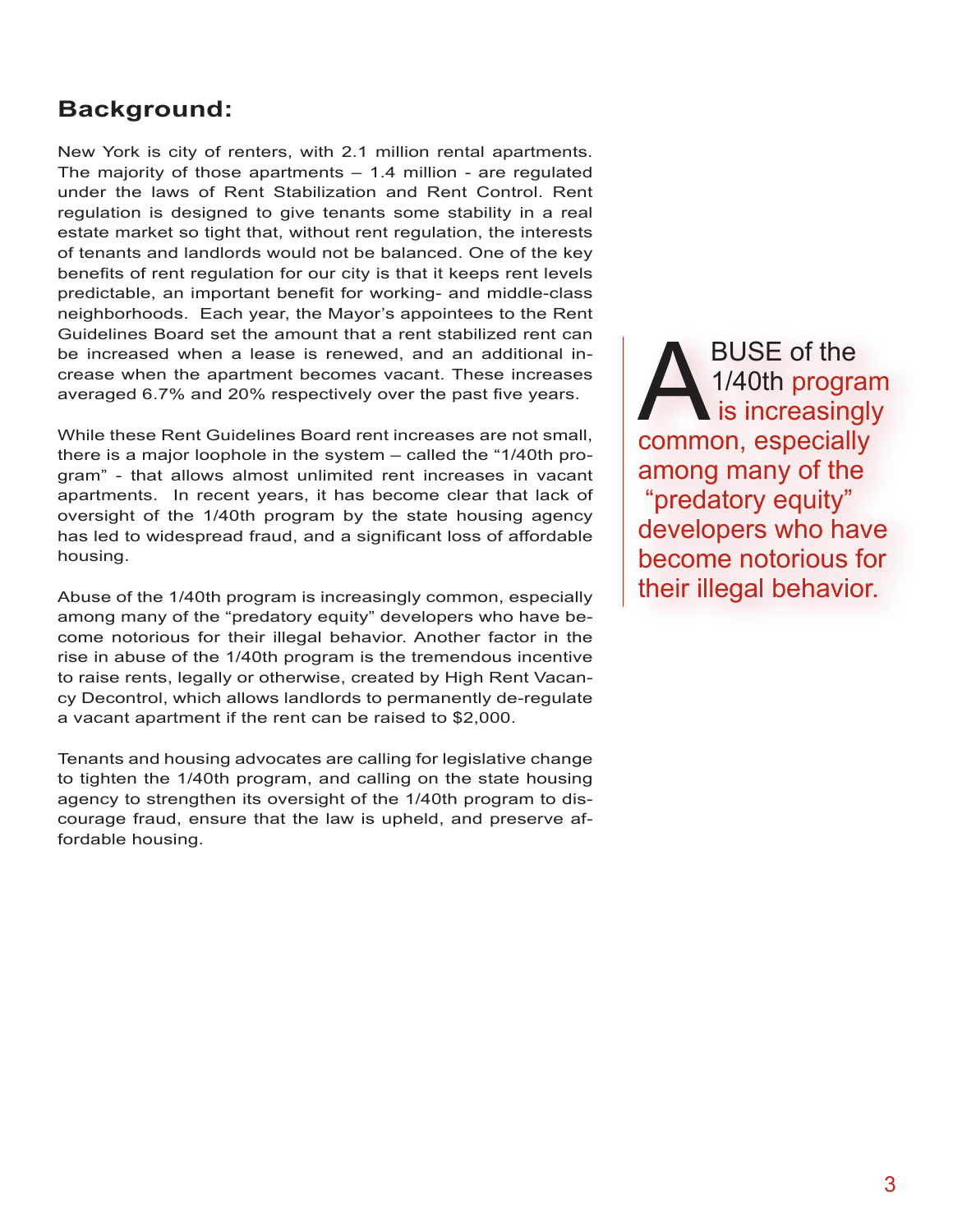#### **The 1/40th Rent Increase Program**

The 1/40th loophole, also known as an Individual Apartment Improvement Increase, allows a landlord to raise the rent on an unoccupied Rent Stabilized apartment by making physical improvements to the apartment. The owner is able to pass the cost of that improvement to the next tenant by raising the monthly rent an amount equal to 1/40th of the total cost of the improvements. For example, if a new tenant moves into an apartment where the legal rent should have been set at \$1,000 a month under current guidelines, but the landlord spent \$20,000 on physical improvements to the apartment while it was vacant, then the monthly rent can be set at \$1,500. (1/40th of \$20,000 is \$500). This formula allows for dramatic rent increases, and far exceeds rents increases based on building-wide improvements (the Major Capital Improvement Program), which are based on a 1/84th formula.

Physical improvements eligible under the rules can include, for example, new bathroom fixtures, new kitchen appliances, and new flooring. Costs associated with maintenance, such as plumbing, sanding floors and painting are not considered to be "improvements" and cannot be counted towards a 1/40th increase. The 1/40th program is intended to reward genuine improvements; basic maintenance such as painting or plaster patching cannot be counted as improvements. A 1/40th rent increase can be taken in addition to any other rent increase to which the landlord is statutorily entitled.

A 1/40th increase is unilaterally imposed by the landlord. A landlord does not have to seek permission or provide any proof of expenses to the state agency that oversees rent regulation, the Division of Housing and Community Renewal (DHCR), in order to apply the 1/40th rent increase. The increase can simply be added onto the apartment rent when a new tenant first moves in. Because it is open-ended and can be applied on a flexible, apartment-by-apartment basis, the 1/40th program is probably the single most important mechanism that developers and landlords use to increase rental income from a building. This is especially clear in predatory equity buildings, where many developers have filed their underwriting terms with the Securities and Exchange Commission. (See below).

There is an enormous incentive for landlords to use the 1/40th program because, while most increases under rent stabilization allow only a moderate rise in the rent, a 1/40th increase can allow huge increases, limited only by how much a landlord can invest to improve a given apartment. With its central importance to a developer's profit model and open-ended design, the 1/40th should be well-regulated to prevent fraud and abuse. The opposite is true.

WE CENTER ITS<br>
In a developer's central importance to a developer's profit model and open ended design, the 1/40th should be well-regulated to prevent fraud and abuse. The opposite is true.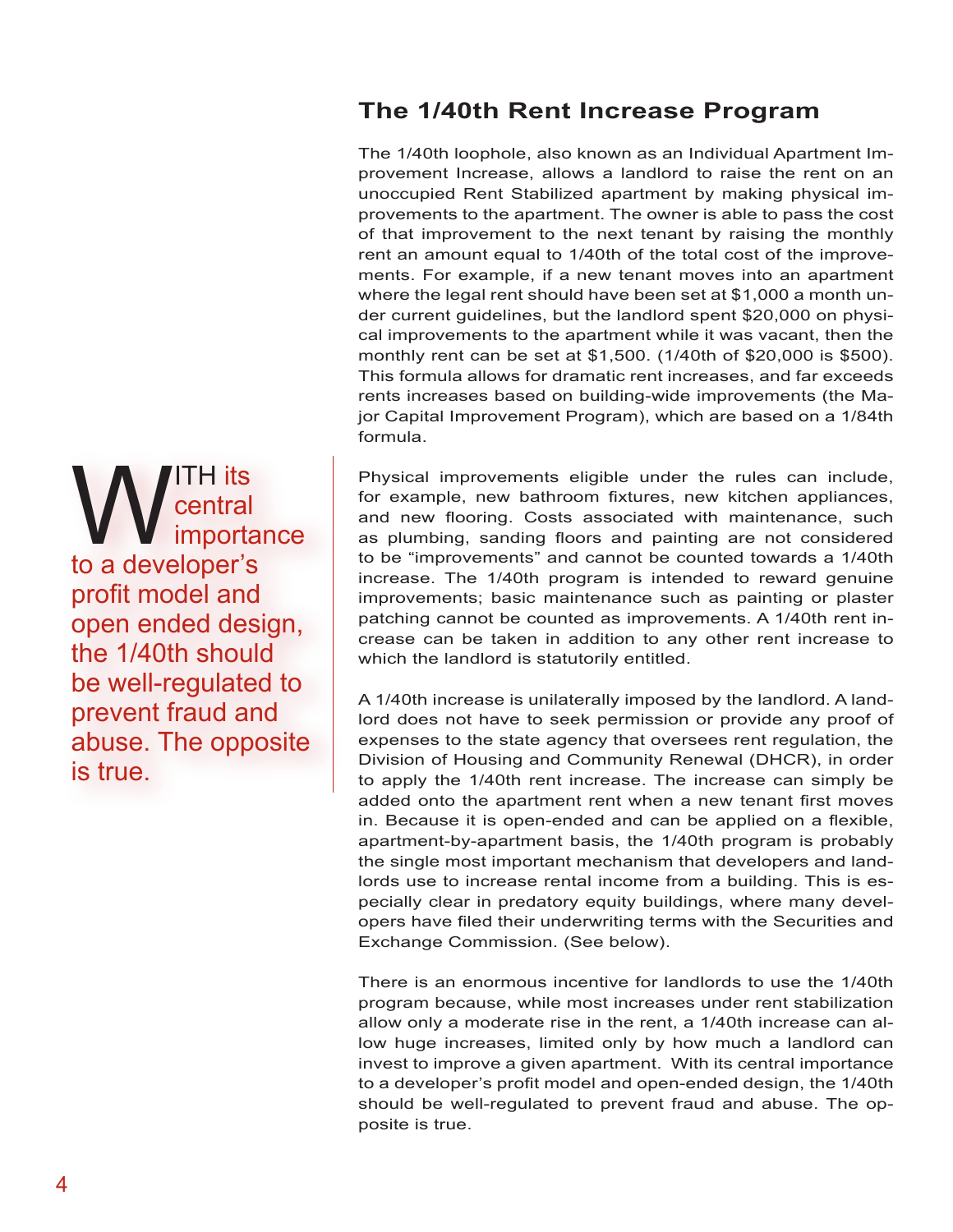#### **How the 1/40th System Invites Fraud**

The 1/40th system is vulnerable to fraud because there is no oversight or certification of any kind. Landlords are allowed to unilaterally impose 1/40th rent increases without prior approval, or even documentation.

The oversight mechanism intended in the design of the1/40th program is tenant-initiated complaint. If, for example, a tenant knows that a landlord has based the rent on improvement done to the apartment when it was vacant, but suspects that the value of the work may not actually justify the amount of the increase, the tenant has the right to file a Complaint of Rent Overcharge with the DHCR. If the complaint is accepted for processing by the DHCR, then the DHCR will then ask the landlord to provide evidence of the cost of the improvements in the form of bills, invoice, cancelled checks, and other proof of payments.

This tenant-driven enforcement mechanism is inadequate. Because the improvement occurs in a vacant apartment, the new tenant has no reason to know what the rent should, or should not be.

While a landlord is legally required to provide an apartment rent history as an addendum to a first lease on a rent stabilized apartment, this rent history addendum is rarely provided. Where it is provided, the addendum is most often ignored by the new tenant, who is naturally focused on the current rent that he or she must pay, not the rent paid by the previous tenant. Even when a tenant knows that a landlord has used a 1/40th increase to justify the apartment rent, that tenant is not in a position to know what the prior condition of the apartment was, what improvement were actually made, or what the cost of those improvements realistically should have been.

The tenant-complaint-driven system of oversight is further weakened because many landlords use 1/40th increases to move the apartment rent above the \$2,000 High Rent Vacancy Decontrol threshold that allows them to permanently de-regulate the apartment. Thus, if a tenant in a deregulated apartment files a challenge because he or she believes that the 1/40th increase may be based on fraud, that tenant is especially vulnerable to retaliatory eviction by the landlord. For this reason, even a tenant who has reason to suspect fraud may be unwilling to file a complaint.

'HIS tenant-driven enforcement mechanism is inadequate.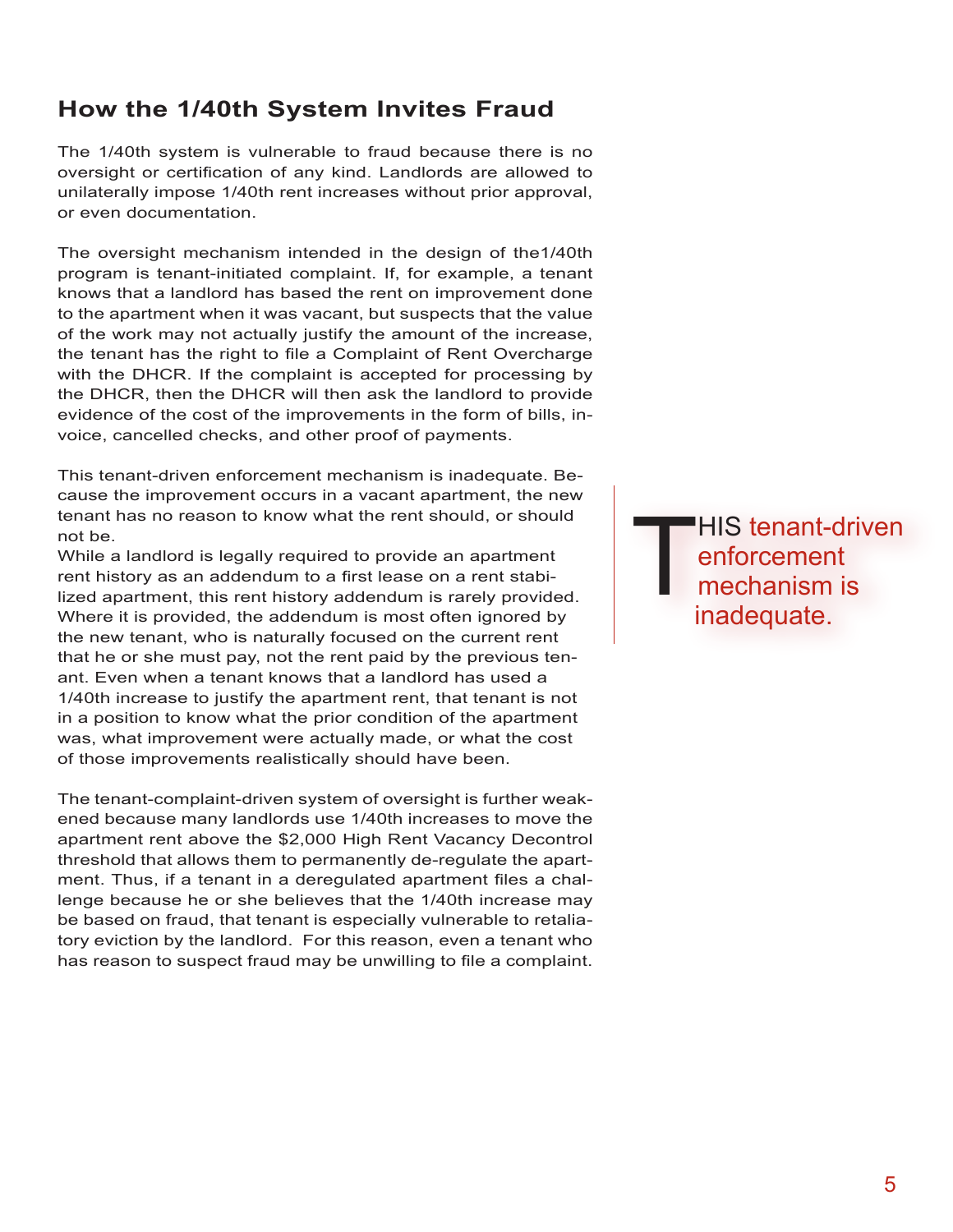#### **Cases Studies of 1/40th Fraud:**

Some recent examples paint a clear picture of the abuse of the 1/40th program, and why a tenant-complaint driven enforcement system is unrealistic and ineffective.

**• Case Study 1:** A tenant moved into a one-bedroom apartment in Woodside, Queens, and signed a lease for a monthly rent of \$1,996.07. A form called an Apartment Rent History Rider was attached to the lease that the tenant signed. However, the tenant was not an expert in the laws governing how rents are set in rent stabilized apartments in New York City. She had no reason to be suspicious of, or even understand, the information in the Rider. Some time later, the tenant noticed a pattern of problematic behavior by the landlord, and went back to read the Rider in detail. The Rider stated that the previous tenant had paid a rent of \$730, and that the landlord claimed to have invested \$42,100 in improvements when the apartment was vacant as the basis for a 1/40th increase that raised the monthly rent to \$1,900. Suspicious that the landlord did not spend \$42,100 in her small and shabby apartment, the tenant went to Home Depot and tried to price all the improvements, including parts and labor, that the landlord could have possibly made. According to the tenant's generous estimate, the landlord could not have spent more then \$20,000. The tenant called the landlord's management company to clarify what improvements were made, and the tenant reports that she was told by the building manager that the landlord assessed a 1/40th charge on every vacant apartment based on the same amount - \$42,000 – even though this amount was not actually spent. According to the tenant, the managing agent claimed that this is how the system worked, even though this is contradicted by the law. The tenant filed an overcharge complaint with the DHCR in August 2008, and is awaiting a response.

**• Case Study 2:** A tenant moved into a non-rent-regulated apartment in 2002, paying a rent of \$2,000. The \$2,000 amount is significant because the apartment had previously been rent regulated, but was removed from regulations when the rent climbed to the threshold for "high-rent vacancy de-control", which allows a landlord to permanently remove a vacant apartment from rent regulation when the rent is legally raised to \$2,000 or above. Soon after signing the lease, the tenant learned that the apartment had previously been rent regulated, and that the prior tenant paid \$402. Taking into account normal rent increases to which the landlord would have been entitled, the landlord would have had to have spent over \$60,000 to improve the apartment in order to justify the rent increase. The matter came before a State Supreme Court judge, where the landlord claimed to have done major improvements to the apartment, including electrical, plumbing, and other improvements. At the trial, the landlord was unable to prove the majority of the expenses he claimed. An architect called as a witness by the tenant testified that the most any work done by the landlord could have reasonably cost was less the half of the \$60,000 the landlord was claiming. The court found that the landlord had made fraudulent use of the 1/40th system to willfully overcharge the tenant.

**• Case Study 3:** A tenant moved into an apartment in the Bronx in 2003, with the lease recording a rent of \$967. The tenant became concerned that her rent was not set at the legal amount when she leaned that the previous tenant had paid \$497 a month, and that normal rent increases to which the landlord is entitled should only have raised the new rent to \$597. The land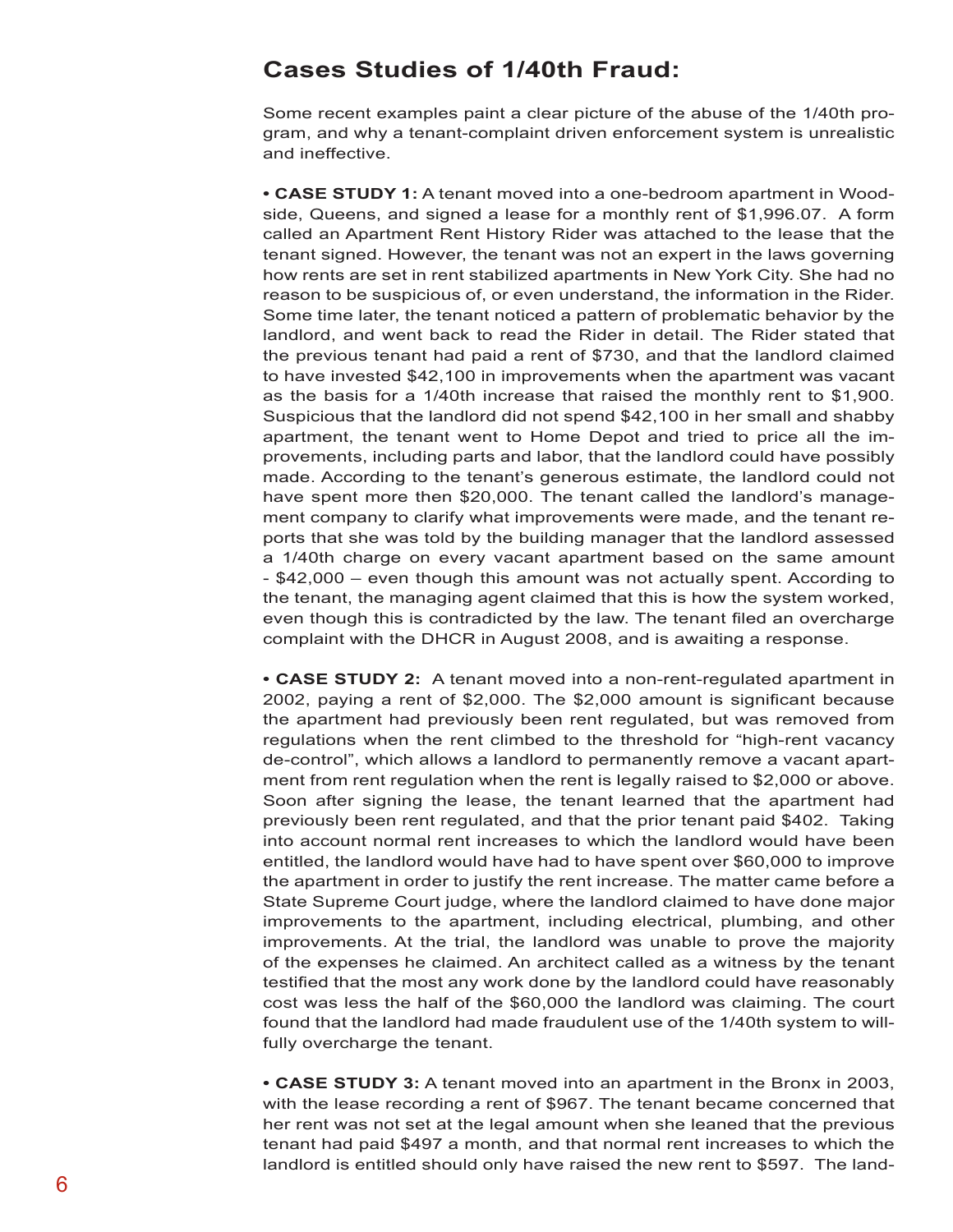lord claimed that he had spent \$15,000 in improvement to the apartment when it was vacant, and that this justified the higher rent. Because the apartment did not appear to have been renovated or improved in any meaningful way, the tenant and landlord ended up in housing court. The landlord claimed to have installed new floors, doors, sinks, cabinets, faucets and tile. However, there was no physical evidence of improvement, and the landlord had no proof of any kind of the expenses for which he was charging. After a trial, the court ruled that the landlord had failed to establish any work in the apartment beyond routine maintenance, and that this fraud constituted a willful overcharge of the tenant.

**• Case Study 4:** A tenant moved into an apartment in Sunnyside, Queens and signed a lease to pay a monthly rent of (\$1,700?). As in the first case study, the tenant had been given an Apartment Rent History Rider along with the lease, but paid little attention to the Rider because he was not expert enough in the law to understand what it said. Some time later, he looked over the Rider and became suspicious for two reasons: 1) His apartment was quite modest , yet on the rider the landlord claimed to have spent \$34,000 in improvements in order to justify a 1/40th increase that raised the rent from the \$718 that the prior tenant paid to the current rent of \$1,700. 2) The itemized cost of actual renovations rarely come to round numbers, like \$34,000, suggesting that the claimed cost of the improvement was not based on actual expenses.

**• Case Study 5:** A tenant moved into an apartment in Forrest Hills, Queens 2004, signing a lease for \$2,000 a month. This \$2,000 number is significant because that amount is the threshold that allows a landlord to remove a vacant apartment from the Rent Stabilization system of rent regulation. A few years later, the tenant learned that the prior tenant in the apartment has paid a monthly rent of \$800.34. Calculating the legal rent increases that the landlord would have entitled to in 2004 (vacancy charge and long-term tenancy charge), the tenant determined that the landlord would have been required to spend \$40,360 in improvements to the small, non-luxurious apartment in order to justify the increase in rent. When the tenant priced all the appliances and fixtures in both the kitchen and the bathroom, he determined that the amount that the landlord could have realistically spent on both parts and labor was far below \$40,360, and that both the rent and the deregulation of the apartment was likely to be based on fraud. The tenant filed a rent overcharge complaint with the DHCR in 2008, and is awaiting adjudication.

**• CASE STUDY 6:** A tenant moved into a apartment in Washington Heights, Manhattan, in 2004. Her lease stated that the legal rent for the apartment registered with the DHCR was \$2,539, although the tenant was asked to pay a lower "preferential" rent of \$1,400 that was more in-line with the actual market value of the apartment. The tenant became suspicious that the rent may not have been legally set, and discovered that the tenant prior to her paid only \$992 a month. When the apartment became

ATA obtained<br>from the<br>that overcharge from the DHCR shows that overcharge complaints to that agency have risen 37% in the last 18 months, and that may suggest that there is a growing problem, and that these few rent overcharge complaints are the small tip of a large iceberg.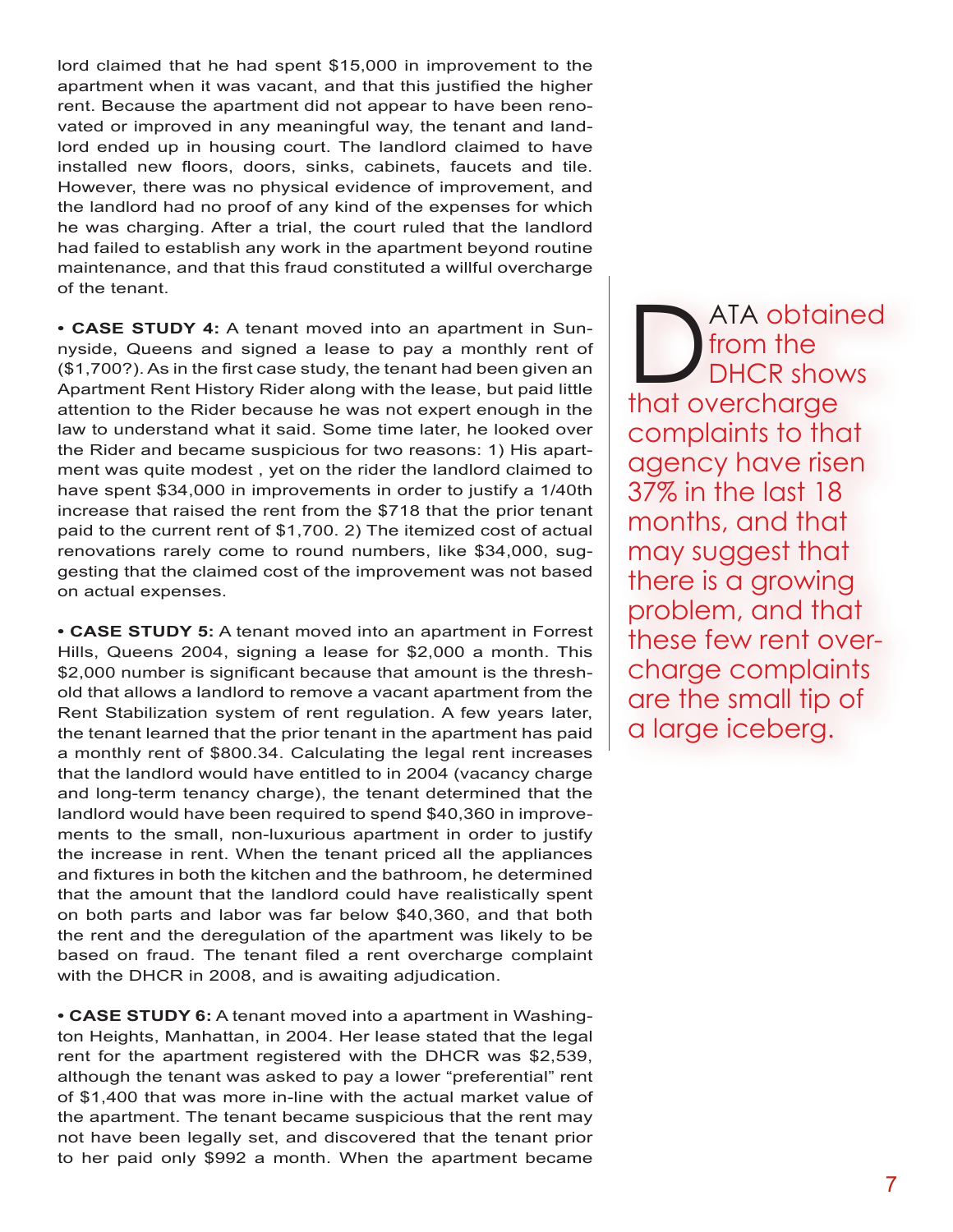vacant, the landlord would have been automatically allowed to raise the rent to \$1,249. But to justify the additional \$1,290 to get to the registered rent, the landlord would have had to have spent \$51,600 in 1/40th improvements. Upon investigation, the tenant discovered that the landlord may have modernized the kitchen appliances and bathroom fixtures, but pricing out the work, it should have cost far less then the \$51,600 claimed by the landlord. The tenant has filed an overcharge complaint with the DHCR and is waiting a response.

**• Case Study 7:** A tenant in upper Manhattan moved into an apartment in 2002, paying a monthly rent of \$1,504. Upon examination of rent documents, the tenant discovered that part of the rent was based on \$12,000 in 1/40th improvements for work that it was clear to the tenant had never been performed. The tenant filed an overcharge complaint with the DHCR alleging 1/40th fraud. In 2008, the DHCR found an illegal overcharge and issued an order in the tenant favor.

**• Case Study 8:** A tenant in a rent-stabilized building on Manhattan's West Side investigated why the lease she was given stated that her apartment was not rent stabilized. After inquiring with the DHCR, she discovered that her apartment may have been fraudulently removed from rent stabilization because the registered rent had doubled from what the previous tenant had paid.

Factoring in the vacancy increase for a new lease and the increase for a one or two year lease, the landlord would have had to have spent \$60,000 improving her apartment in order to legally bring the rent up to what he was charging. It was apparent, however, that very little work had been done on the apartment. The tenant filed an overcharge complaint with the DHCR and is waiting a response.

CCORDING to an<br>
analysis by ANHD,<br>
an "unnatural" decrease analysis byANHD, there has been an "unnatural" decrease in moderate-rent apartments.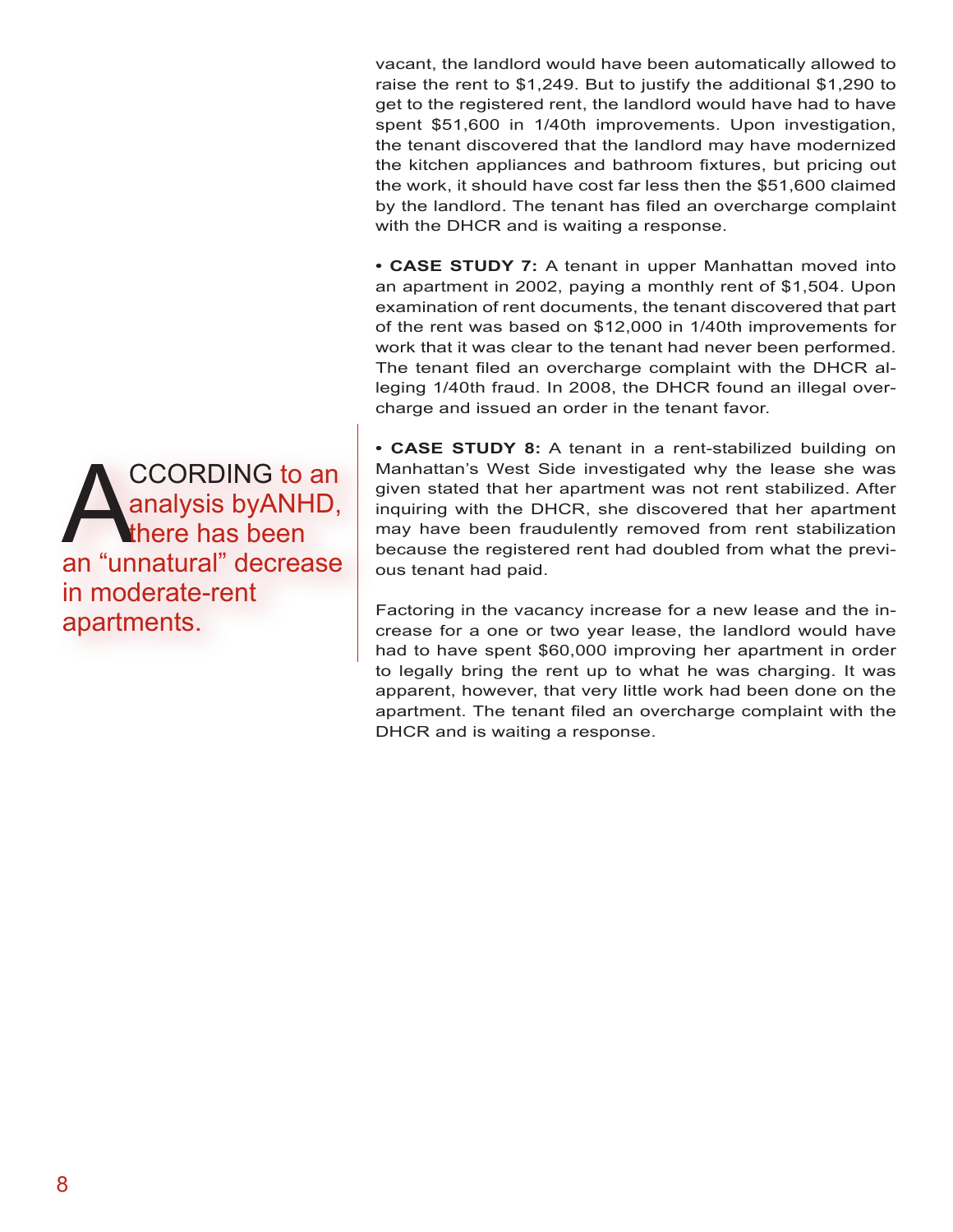#### **Contrasting the Major Capital Improvement Rent Increase Program:**

The lax oversight mechanism of the 1/40th program stands in sharp contrast with the Major Capital Improvement (MCI) rent increase program. The 1/40th program is designed to allow a rent increase for an individual apartment because of physical improvements to that apartment. The MCI program is designed to allow across-the-board rent increases in a building because of improvements in major, building-wide systems such as a new roof, new boiler, or new windows for the entire building. The oversight structures of the programs are very different.

Before a landlord can collect an MCI rent increase, the landlord must first submit proof of expenses to the DHCR for review. The DHCR then informs the tenants in writing that the landlord has filed for an MCI, and invites them provide further information to the DHCR, which the DHCR takes into account when the agency approves or rejects the MCI increase application. There are clear standards to the MCI program, and the DHCR oversees and upholds those standards.

Landlord compliance with the rules of the MCI program compare favorably to compliance with the rules of the 1/40th loophole. This is a result of the proactive role that the DHCR plays in administering MCIs, along with the proactive notice provided to tenants.

THE PROBLEM of<br>fraudulent 1/40th<br>increases is made<br>worse by the pressure to fraudulent 1/40th increases is made worse by the pressure to increase rent that comes from the phenomena known as "predatory equity".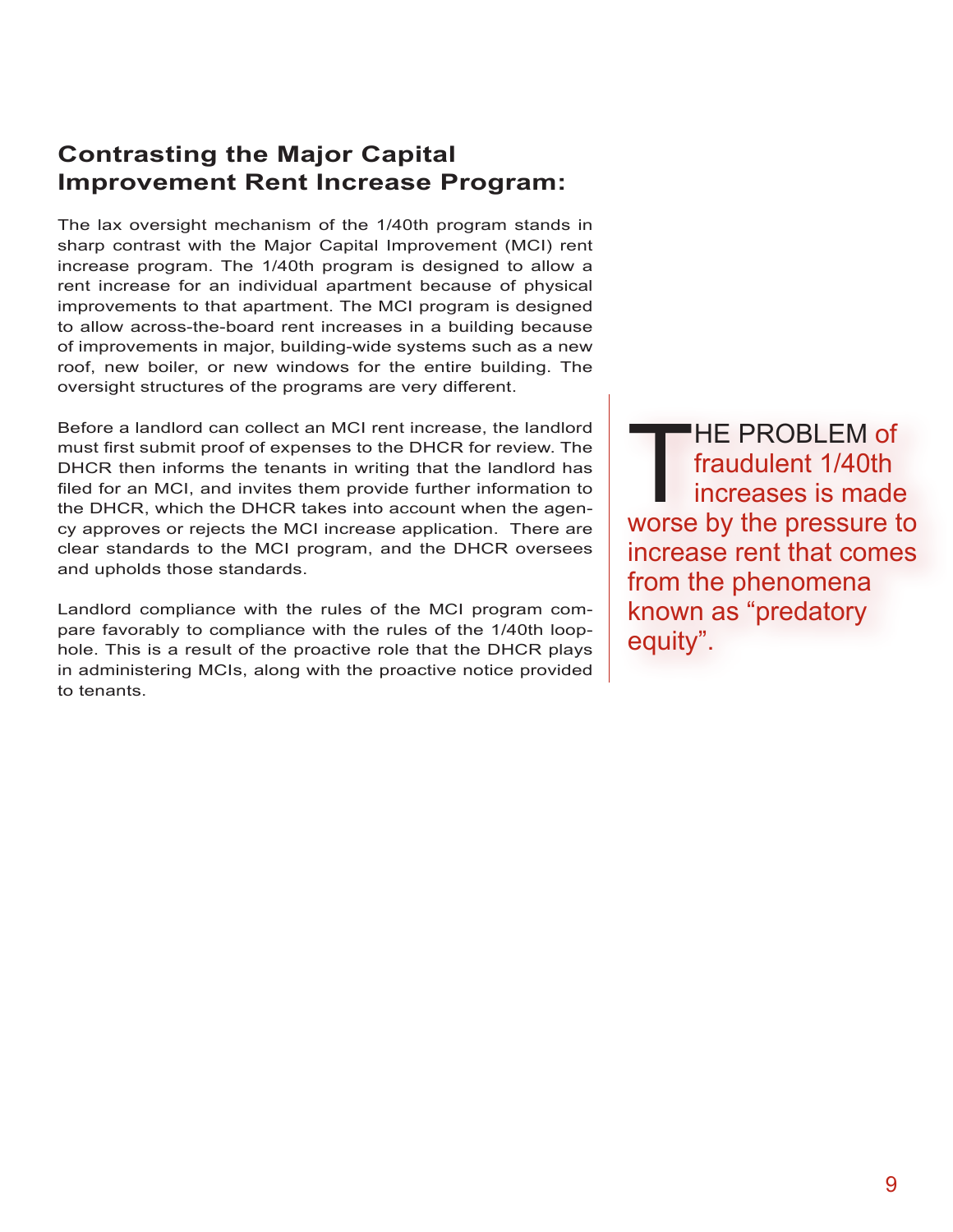#### **Estimating the Scale of the 1/40th Fraud Problem:**

Because the core of the problem is that there is no effective oversight of the 1/40th program, it is difficult to find official statistics that indicate the scale of the problem. Data obtained from the DHCR shows that overcharge complaints to that agency have risen 37% in the last 18 months, and that may suggest that there is a growing problem, and that these few rent overcharge complaints are the small tip of a large iceberg.

There is no accurate government record of the frequency with which 1/40th increases are used because there is no oversight of the program. However, it is clear that rent regulated apartments are moving out of affordability at a rate faster then statutory rent increases would allow.

According to an analysis by ANHD, there has been an "unnatural" decrease in moderate-rent apartments: There was a 20 percent decrease in the number of units renting for less than \$1000 between 2002 and 2005 according to the NYC Housing Vacancy Survey.

•9 percent of these apartments should have migrated out of the less then \$1,000 category due to the annual rent increases allowed by the New York Rent Guidelines Board.

• The other 11 percent—164,013 apartments—is an "unnatural" movement that cannot be explained by market forces alone and is likely a result of other factors, including harassment.

There has also been a sharp decrease in the number of rent-regulated apartments: Between 2002 and 2005, the NYC Housing Vacancy Survey reported that 44,000 apartments were removed from rent regulation using various legal loopholes. This number has accelerated dramatically every year, with almost 14,000 rent stabilized units lost in 2006 alone. The accelerating rate of the loss of rent-regulated units coincides with an increased use by landlords of High Rent Vacancy Decontrol. Passed in 1997, but only widely used in recent years, High Rent Vacancy Decontrol allows landlords to permanently remove a vacant apartment from rent regulation if it has a legal regulated rent of \$2,000 or more per month.

THE C<br>and d<br>-driven sysprogram formula and complaint -driven system of oversight is inadequate.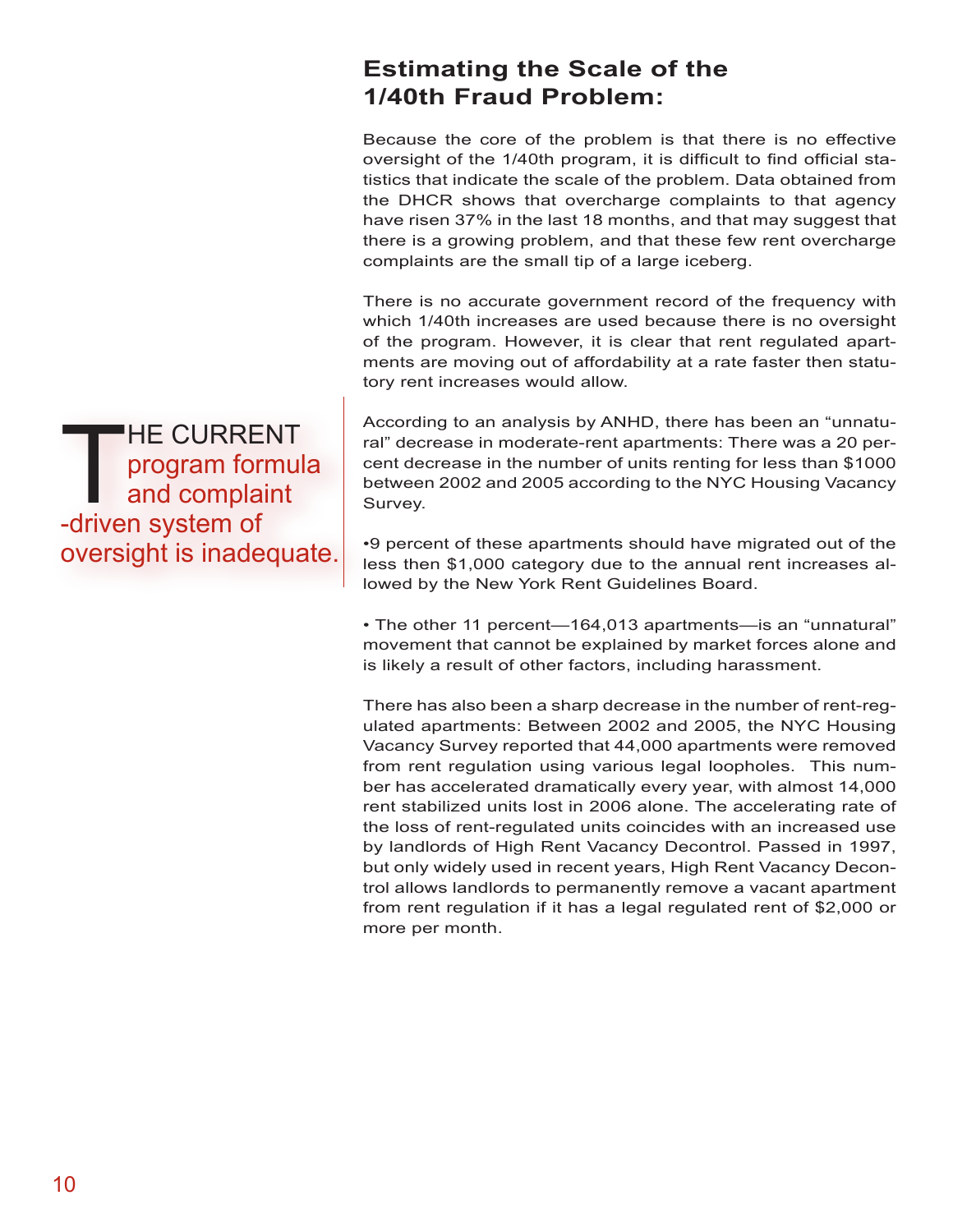#### **1/40th Fraud and Predatory Equity:**

The problem of fraudulent 1/40th increases is made worse by the pressure to increase rent that comes from the phenomena known as "predatory equity". In recent years, neighborhoods around New York City have seen a dramatic rise in the harassment of tenants as landlords try to illegally remove working families so they can raise the rent using the 1/40th mechanism. There is a direct connection between this increase in harassment and the rise of a new type of buyer of New York City real estate. These new buyers are private equity-backed investors who are raising money from Wall Street-type funds that create a pressure for profit levels that, in rent regulated buildings, can only be achieved by illegally displacing tenants and undermining affordable rents. Many of the lending institutions that are providing the huge loans for the purchase of these buildings are pooling and re-selling the loans in mortgage-backed securities.

Private equity-backed developers have, in the past four years, purchased an estimated 90,000 units of affordable, rent regulated housing. This is a significant percentage – almost 10% - of our rent-regulated housing and represents a major threat to affordable housing and stable communities. This "predatory equity", is undermining the best attempts of New York City and State elected officials to slow the loss of affordable housing.

The growth in rental income from a well-managed rent-regulated building can be expected to rise in a steady, but moderate line. Under rent regulation, leases must be renewed and rents can only be increased by a moderate amount (as set by a city Rent Guidelines Board) with each lease renewal. Although dramatic increases in rent can be taken on vacant apartments, the "natural" turnover rate for tenants in rent regulated apartments averages between 5% -10%, which does not translate to the huge jump in rental income that speculative purchasers need to satisfy their debt obligations.

The premise of an illegally high tenant turnover is made clear in loan underwriting documents filed with the Securities and Exchange Commission (SEC) for a group of buildings in Washington Heights owned by Vantage Properties, which state that Vantage "anticipates to recapture approximately 20- 30% of the units [within the first year], and 10% a year thereafter" in order to pay the debt service on their loan. However, these targets seem unjustifiable since only 1% of the apartments in these buildings were vacant at the time the loan was made, according to the SEC documents, and the annual rate of turnover for rent-regulated buildings is only 5.6%, according to the Rent Guidelines Board. The reason that high tenant turnover is an explicit goal of these predatory equity landlords is that sudden and dramatic rent increases be taken on vacant apartments through the use of the 1/40th program.

The planned use of 1/40th increases is specified in the same SEC underwriting documents. A typical plan filed with the SEC states, "The sponsors plan to improve the [building] portfolio's performance by making capital improvements to individual units and raising rents to market levels…The sponsors are permitted to increase rents by approximately 17-20% on rent stabilized units each time a unit is vacated. In addition, the sponsor's (sic) are permitted to increase the monthly rent of stabilized units by 1/40th of the amount spent on renovations of such units. The sponsor's current plans calls for renovations to individual units…which would, on average, bring the vacated units to market level rent."

I PREDATORY<br>
equity" is<br>
undermining<br>
the best **equity**" is underminingthe best attempts of New York City and State elected officials to slow the loss of affordable housing.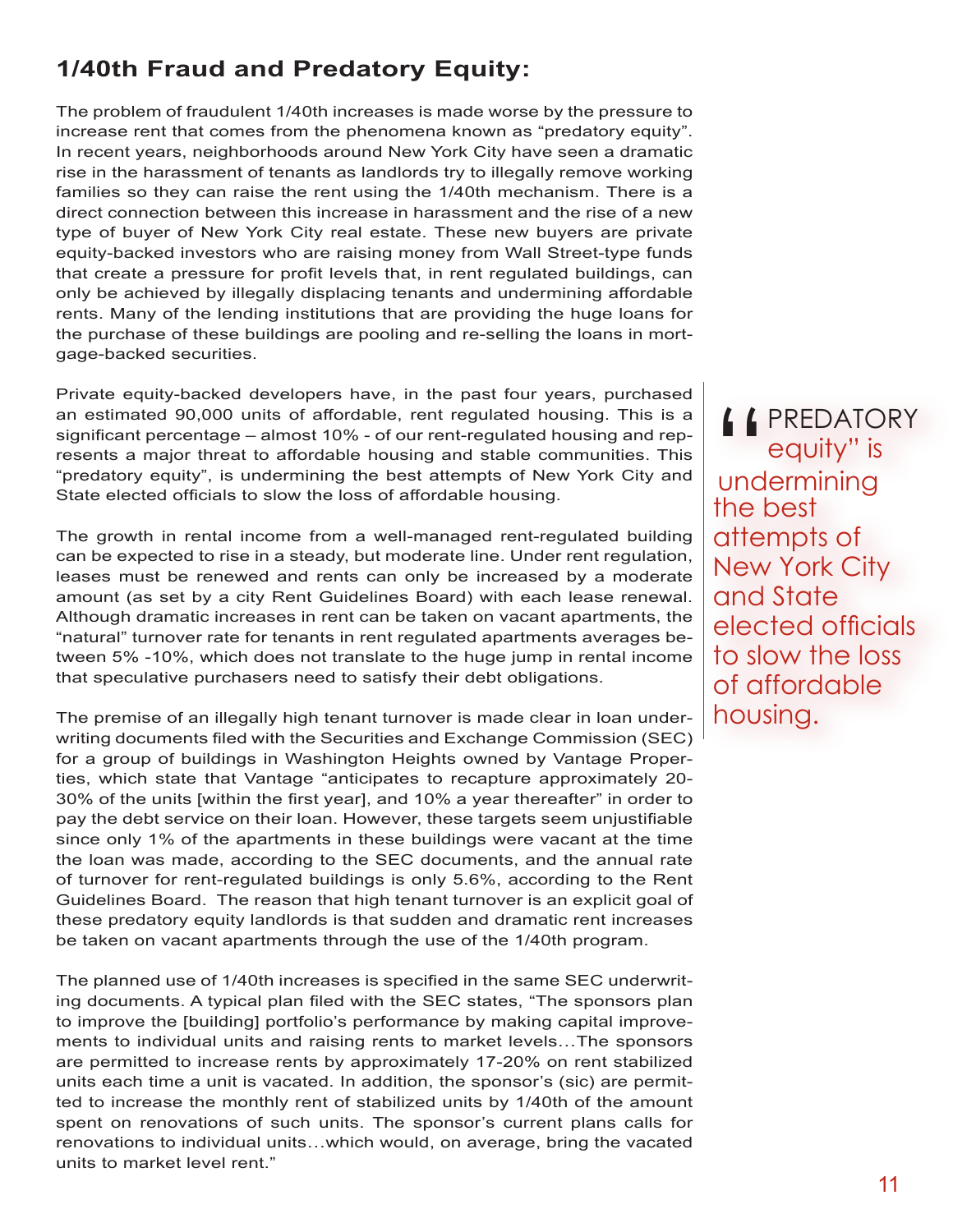#### **Solutions:**

Any program as lucrative as the 1/40th program, but where there is no oversight and no enforcement, will inevitably invite fraud and abuse. The current program formula and complaint-driven system of oversight is inadequate. The state statute must be changed to tighten the loophole and extend the amortization period. The DHCR must accept a more active role in the 1/40th loophole in order to fulfill the agency mandate that it enforce the rules of the rent regulation system and prevent the loss of affordable housing due to fraud. Tenants and community advocates are proposing five solutions.

#### Solutions that require state legislative change:

#### **1. Extend the amortization period of the program:**

• The state statute should be changed to extending the amortization formula from 40 months to 84 months, mirroring the MCI statute.

#### **2. Tighten oversight of the program:**

• The state statute should be changed to specifically allow the DHCR to require proof of expenses and prior approval for rent increases under the loophole, mirroring the MCI statute.

#### Solutions the state housing agency can implement immediately:

#### **3. Strengthen Oversight Through DHCR Audits:**

• In order to deter landlords from filing fraudulent 1/40th increases, DHCR should audit 30% of the vacancy increase filings on an annual basis.

• When a landlord is found by the DHCR to have used a 1/40th increase as the basis for an illegal overcharge, the DHCR should audit all recent 1/40th rent increases imposed by that landlord.

#### **4. Strengthen Oversight by Evaluating Proof of Expenses:**

• Where the landlord reports an increase in the rent of a vacant apartment of 25% or more (on top of the 20% vacancy increase that is automatically allowed by the guidelines), and that increase is based in part on an asserted 1/40th increase, the DHCR should retroactively review proof of the cost of the improvement to determine if the expenses already claimed are legitimate.

#### **5. Strengthen Oversight through Additional Notification to Tenants:**

•Where the landlord reports an increase in the rent of a vacant apartment of 25% or more based on an asserted 1/40th increase, the DHCR should send written notification to the tenant, along with a copy of the apartment rent history, informing them of the landlord's 1/40th claim and advising the tenant of their right to file a Complaint of Rent Overcharge if they believe that the claimed 1/40th cost do not reflect the actual work done.